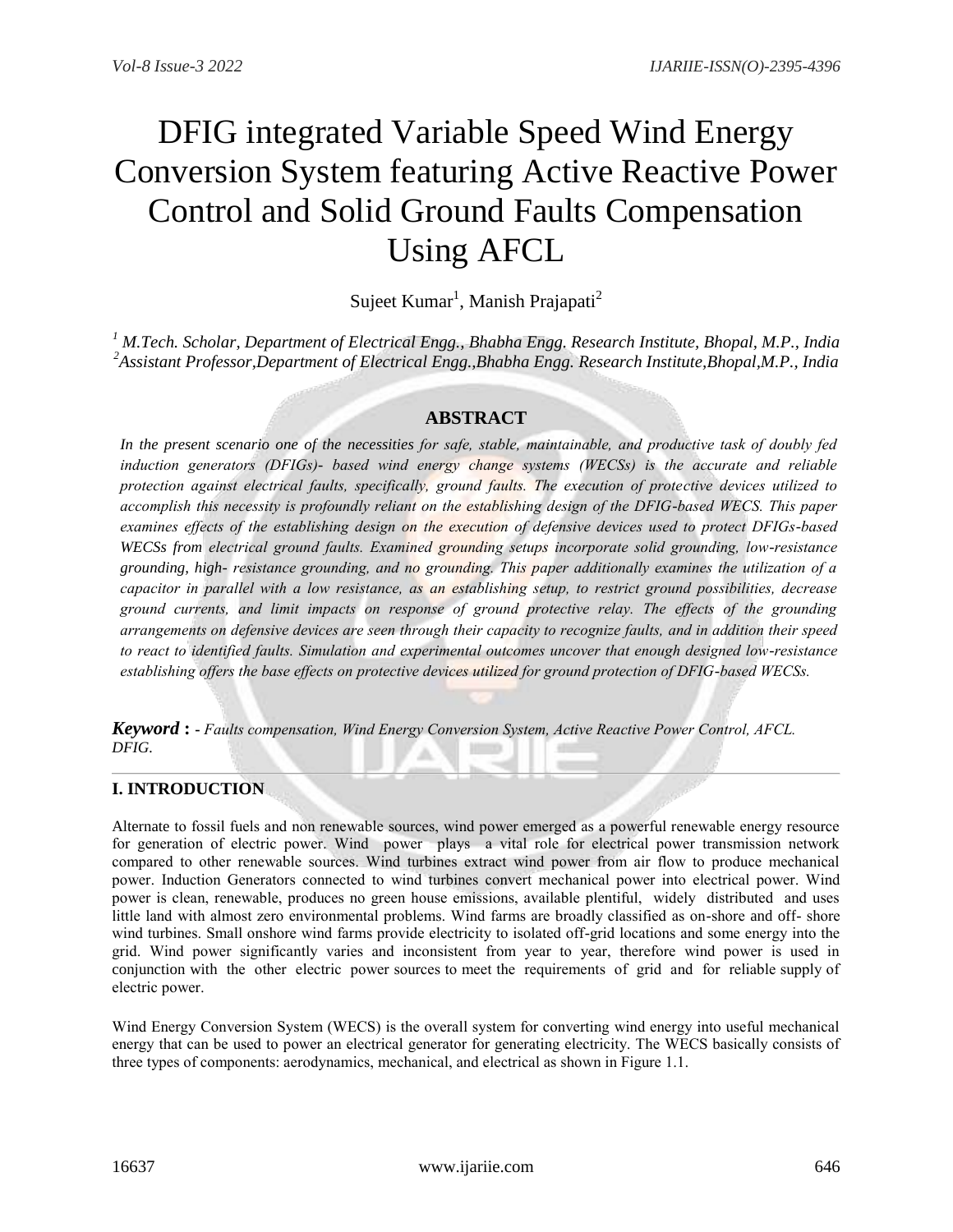

Small capacity wind turbines are operated as stand-Alone units in farms, islands and villages where grid is not accessible or costly. Now-a-days majority of wind farms are connected to the grid, so wind turbines with large capacity are directly connected to the grid. Since the wind turbine generators are capable of withstanding low voltage(typically 690V), transformers are utilised for stepping up the voltage to 35kV, further this voltage is stepped up with the substation transformer.

On-land wind farms are installed where wind speed is adequate. On-land wind farms have advantages such as access is convenient, erosion is less, capital cost and maintenance cost is less, and energy production is good. Offshore wind farms are installed where wind speed is higher and steadier and there is no limit for land/area. But in these firms capital cost and maintenance are very high.

## **II. DOUBLY FED INDUCTION GENERATOR**

In wind energy conversion systems (WECSs), the kinetic wind energy is converted to electrical energy through doubly-fed induction generators (DFIGs) and then fed into the grid. In order to examine the power quality issues of variable speed wind turbine-generator systems, such as their interaction with the grid and different control scheme configurations, a proper model of the grid-connected variable speed WECS should be established first.

Typically wind generation equipment is categorized in three general classifications:

1) Utility scale- Corresponds to large turbines (900kW-3.5MW) used to generate bulk power for energy markets.

2) Industrial Scale- Corresponds to medium sized turbines (50kW-250kW) mainly used by industries for remote grid production to meet local power requirement.

3) Residential Scale- Corresponds to small sized turbines (400 watts-50kW) mainly utilized for battery charging.

In conjunction with solar photovoltaic, it can be utilized for remote power requirement where normal power distribution lines do not exist.

Unlike a conventional power plant that uses synchronous generators, a wind turbine can operate as fixed-speed or variable-speed. In a fixed-speed wind turbine, the stator of the generator is directly connected to the grid. However, in a variable-speed wind turbine, the machine is controlled and connected to the power grid through a power electronic converter. There are various reasons for using a variable-speed wind turbine.

(1) Variable-speed wind turbines offer a higher energy yield in comparison to constant speed turbines.

(2) The reduction of mechanical loads and simple pitch control can be achieved by variable speed operation.

(3) Variable-speed wind turbines offer acoustic noise reduction and extensive controllability of both active and reactive power.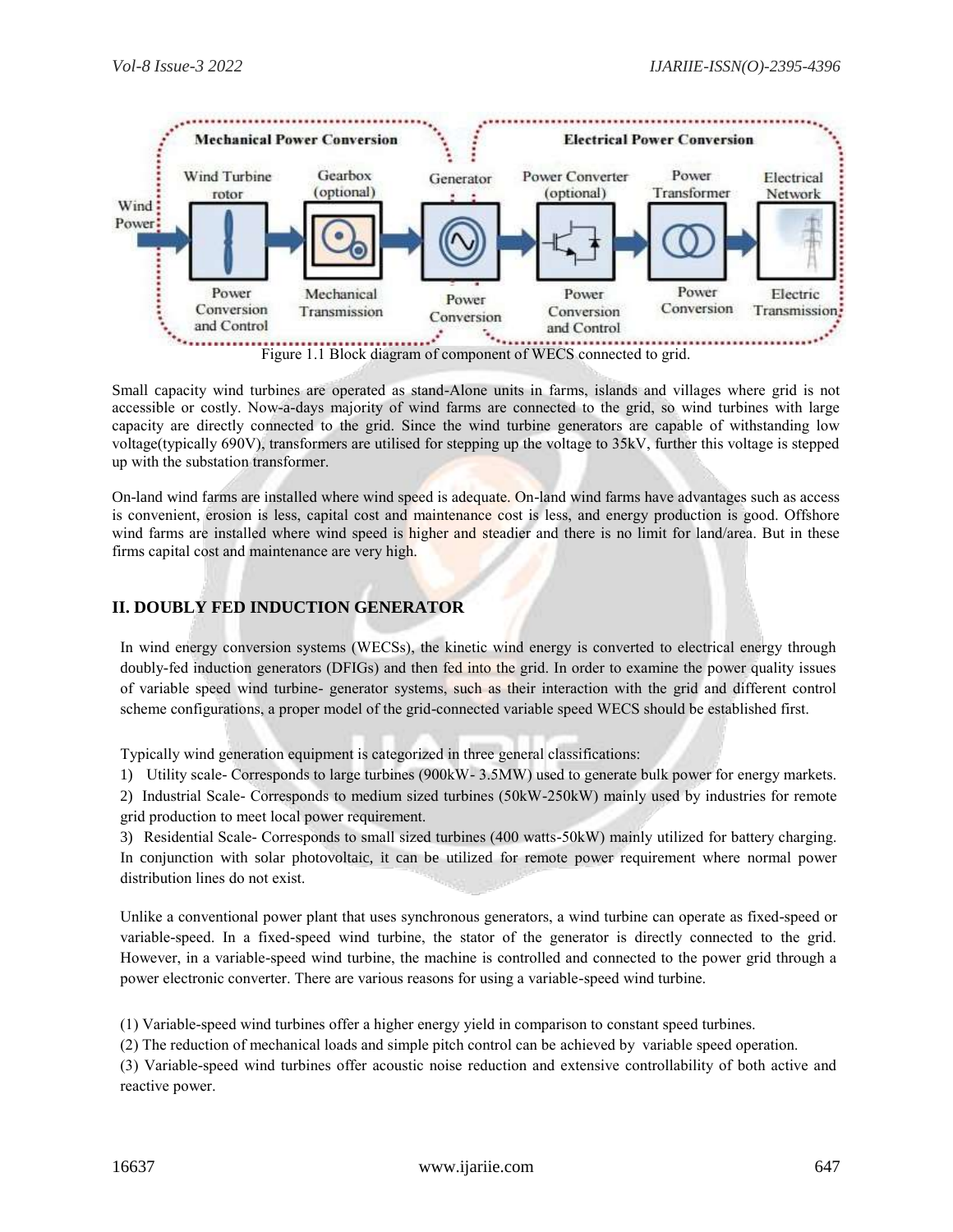(4) Variable-speed wind turbines show less fluctuation in the output power. The permanent magnet synchronous generator (PMSG) and doubly-fed induction generator (DFIG) are the two machines on which the variable-speed wind turbines are based.



A variable speed wind turbine-generator system (WECS) schematic is shown in Figure 2.1. The stator phase windings of the doubly-fed induction generator (DFIG) are directly connected to the grid, while the rotor phase windings are connected to a bidirectional power converter via slip rings. The bidirectional power converter consists of two converters, i.e., grid side converter and rotor side converter, and between the two converters a dc-link capacitor is positioned. The main objective for the grid-side converter is to keep the variation of the dc-link voltage small. With control of the rotor side converter, it is possible to control the torque, the speed of the DFIG as well as its active and reactive power at the stator terminals.

#### **III. PROPOSED SYSTEM**

Proposed system DFIGs-based WECSs utilizing AFCL advanced fault current control limiter has been implemented and simulated on MATLAB. The Impacts of the establishing design on the execution of defensive devices used to protect DFIGs-based WECSs from electrical ground faults. Researched establishing arrangements incorporate strong establishing, low- protection establishing, high-protection establishing, and no establishing figure 3.1 exhibited in figure 3.1 Proposed System Design with FCL extension. AFCL is a standout amongst the most novel alternate for maintains a strategic distance from the issue of expanding fault current. It enhances power system reliability and stability by diminishing the fault current promptly. It has had extensive impedance in fault conditions and has low impedance in ordinary conditions and also instantaneous recovery to zero impedance post fault clearance. Superconducting materials have a very non-straight conduct which is perfect for the application as FCLs.

The Fault Current Limiter (FCL) presents unique attributes acquired from the properties of superconductors. This presents fundamental components of superconductivity that are utilized to show the cause of the electrical resistance occurring in the flux-flow regime in high temperature superconductors. Superconductivity is a state of the issue portrayed by a weak attractive communication between conduction electrons. In this specific state, that occurs for some components of the periodic system, this weak interaction diminishes the system entropy and permits the inphase motion of corresponded electrons over essential distances.

If the current rise above the critical current esteem the resistance increments rapidly. The disseminated losses because of the rapid raise in resistance warms the superconductor over the basic temperature and the superconductor changes its state from superconducting to Normal state and fault current is decreased promptly. This phenomenon is called quench of superconductors. At the point when the blame current has been decreased.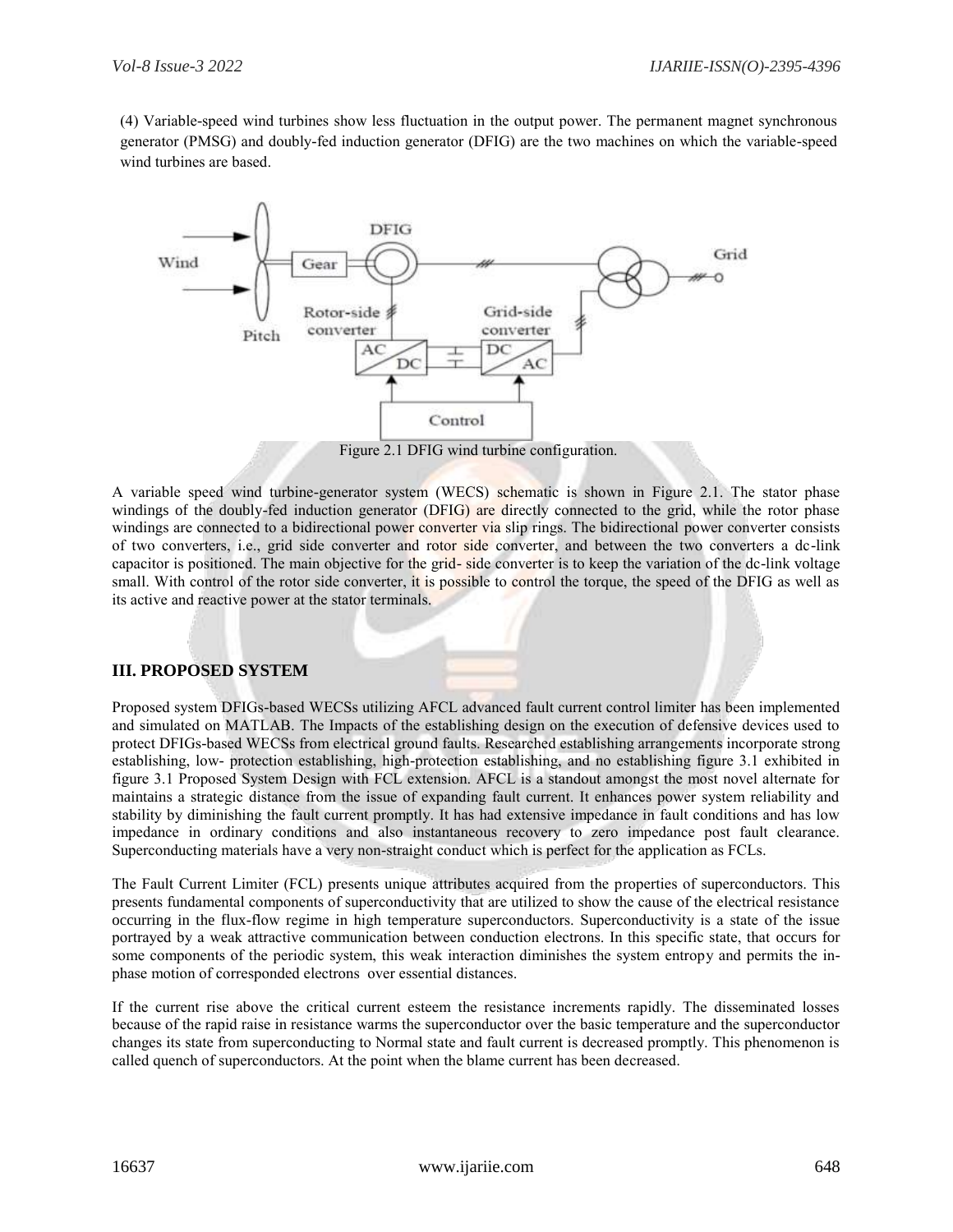

Before the advancement work of the fault current limiter, the fundamental region of research was to soften the circuit during fault in order to spare the costly equipment at power frameworks from huge fault currents occurred during fault. Keeping in mind the end goal to deal with substantial fault currents electrical switch with expansive rating were produced. But, the issue with the circuit breakers is that they have a constrained life period, and can't break the circuit until the point that the primary current cycle goes to zero.

Figure 3.2 shows the subsystem of proposed FCL system implemented on Matlab. There are three connections as illustrated in figure i.e. conn1, connn2 and conn3 connected to DFIG, to perform operation a pulse generator is utilised to generate pulse signal parallel three series RLC branch and two thyristor, thyristor and thyristor 1 are configured.

Matlab implementation circuit of proposed control loop for DFIG WECs has been shown in figure.



Figure 3.2 Proposed FCL Subsystems.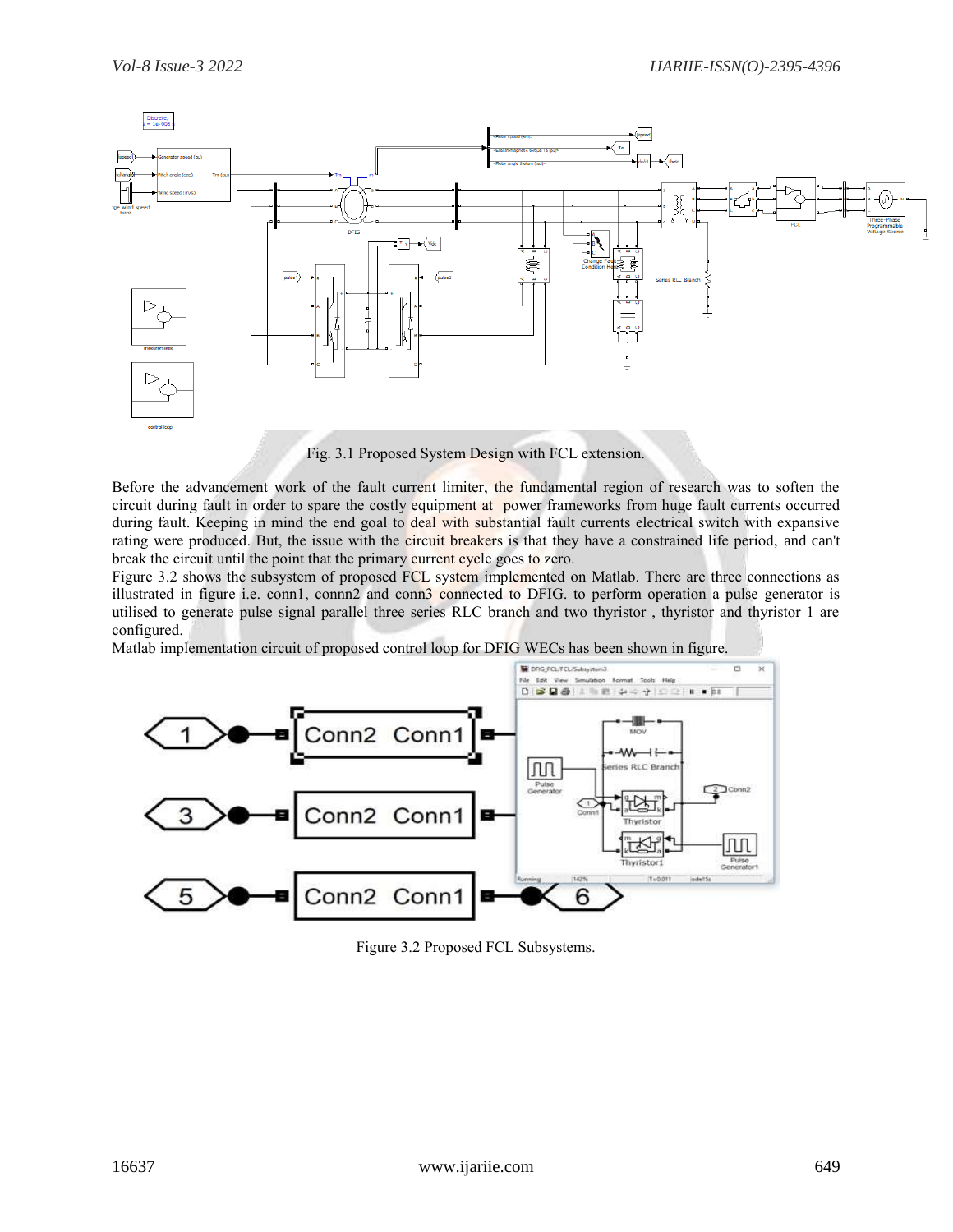

AFCL advanced fault current limiter controller has been connected for active and reactive power control accomplished the steady state stability and zero consistent state error in face of transient unsettling influences, in DFIG WECS. The stator active and reactive power has been controlled by utilizing Sliding Mode Control. Prattling because of switching capacity is dispensed with utilizing low pass filter likewise strong ground faults has been compensated of a DFIG for variable speed wind energy transformation system. Simulations have been pursued after for controlling active and reactive power by AFCL utilizing MAT-LAB/SIMULINK. Controlling active and reactive power assumes an essential part for power trans-mission and dispersion. The graphical portrayal of results has been given in figure underneath.

Figure 4.1 shows the waveform taken from simulation scope Rotor Currents and figure 4.2 shows the simulation waveform of stator currents. The waveform of active and reactive power has been shown in figure 4.3. The waveform of wind speed and torque of WECs has been shown in figure 4.4 and 4.5 respectively.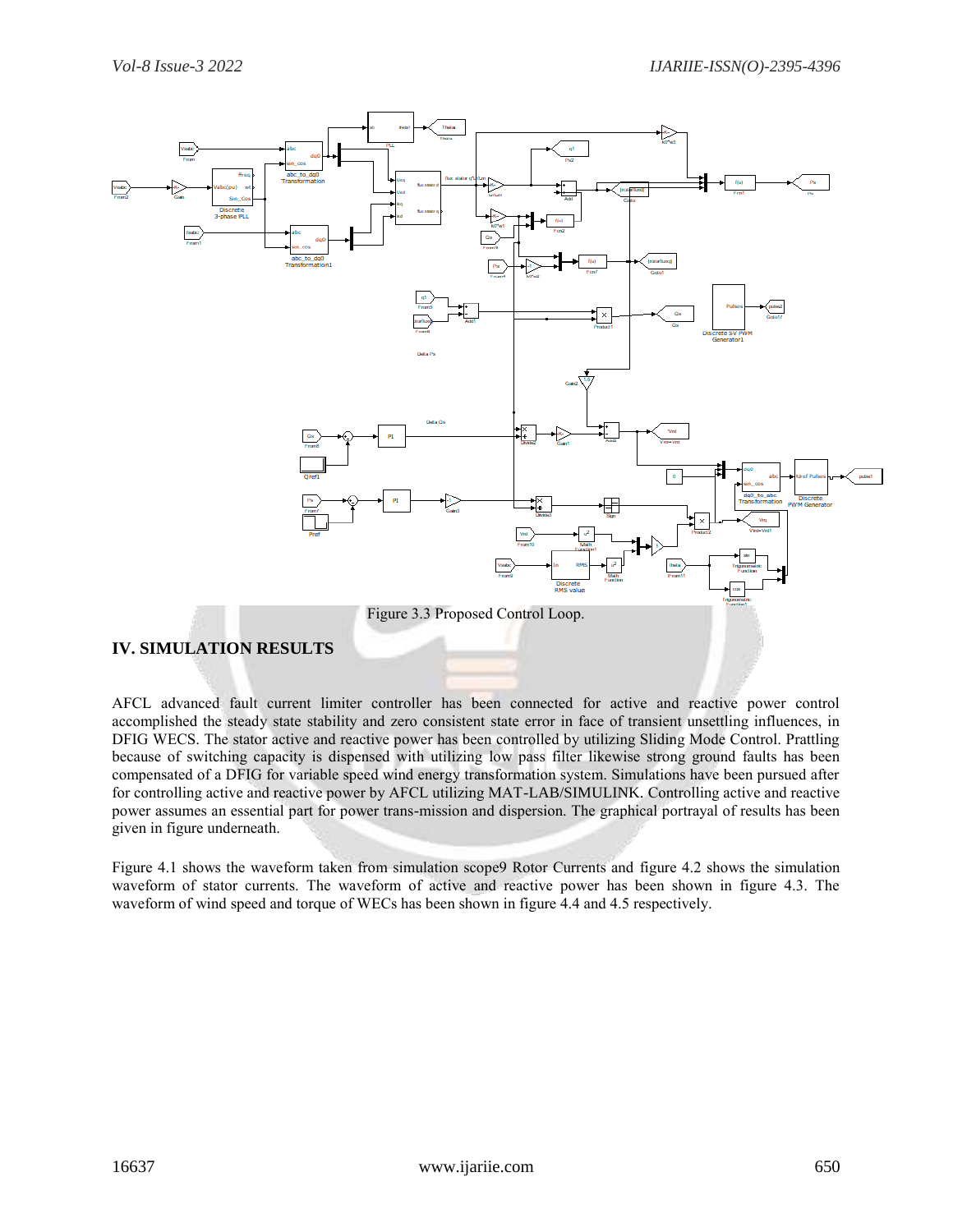



Figurе 4.2 Stator currеnts.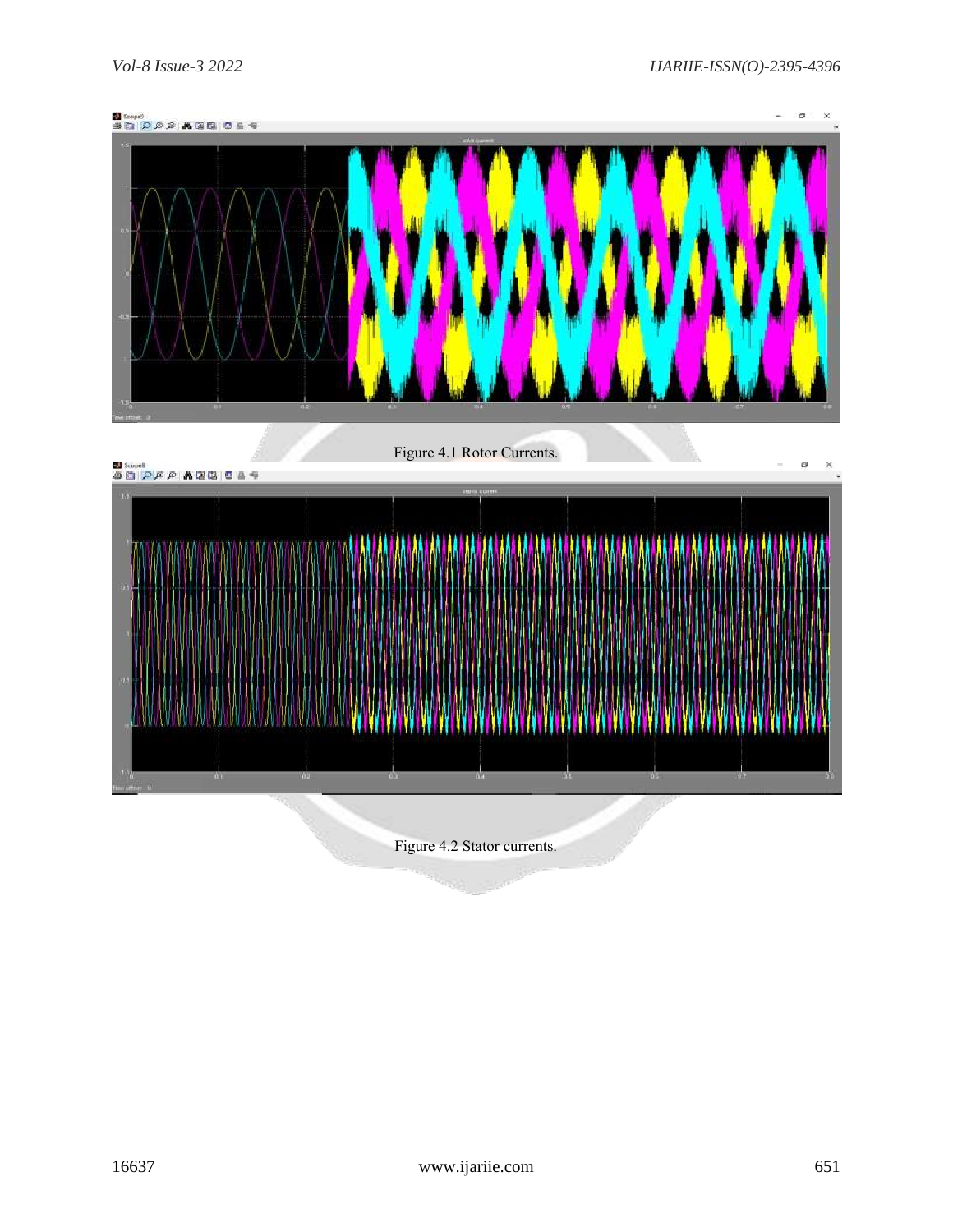

Figure 4.4 Wind Speed.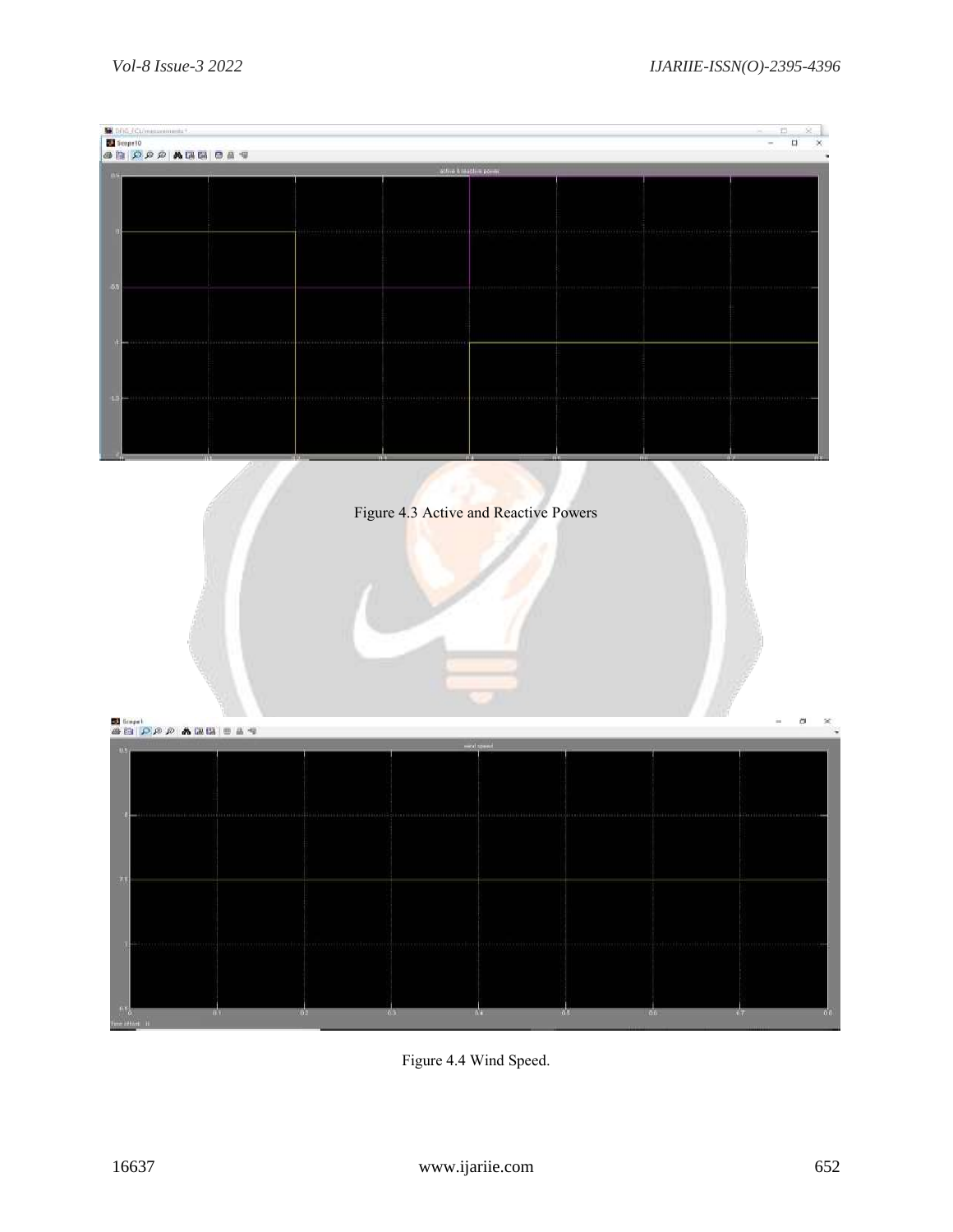

#### Fig.4.5 Torque

### V. CONCLUSION AND FUTURE SCOPE

The modelling and control of a doubly-fed induction generator based wind turbine-generator system have been considered. All the more particularly, the demonstrating of various segments, the control techniques for the back-toback converter, the advanced modulation innovation and novel kind of converters have been considered and briefed in detail. As a premise of the exploration, the model of a wind turbine-generator system designed with a doubly-fed induction generator was developed in a Matlab/Simulink software based simulation environment, which simulate the function of the system from the turbine rotor, where the kinetic wind energy is changed over to the mechanical energy, to the generator, which changes the mechanical power to electrical power, and then to the grid connection point, where the electric power is fed into the grid. The model of the wind turbine system aerodynamic models of the wind turbine, the drive prepares system models, the consecutive converter models, and the doubly-fed induction generator models. Active reactive power control and Solid Ground Faults compensation of a DFIG for Variable Speed Wind Energy Conversion System has been accomplished by utilizing AFCL.

Although numerous improvements have been carried out in this work, a few conceivable future examinations are interesting. A few subjects for future investigations are considered as follows higher order models of the drive train system and the doubly-fed induction generator demonstrate with saturation effect ought to be considered in wind turbine systems. Wind speed sensorless control systems ought to be examined, because of the way that the anemometer may not precisely measure the wind speed.

#### **VI. REFERENCES**

- [1] F. Mazouz, S. Belkacem, Y. Harbouche, R. Abdessemed and S. Ouchen, "Active and reactive power control of a DFIG for variable speed wind energy conversion," 2017 6th International Conference on Systems and Control (ICSC), Batna, 2017, pp. 27-32.
- [2] P. Kumar, R. Kumar, A. Verma and M. C. Kala, "Simulation and Control of WECS with Permanent Magnet Synchronous Generator (PMSG)," 2016 8th International Conference on Computational Intelligence and Communication Networks (CICN), Tehri, 2016, pp. 516-521.
- [3] J. Bhukya and V. Mahajan, "The controlling of the DFIG based on variable speed wind turbine modeling and simulation," 2016 IEEE 6th International Conference on Power Systems (ICPS), New Delhi, 2016, pp. 1-6.
- [4] S. Datta, J. P. Mishra and A. K. Roy, "Active and reactive power control of a grid connected speed sensor